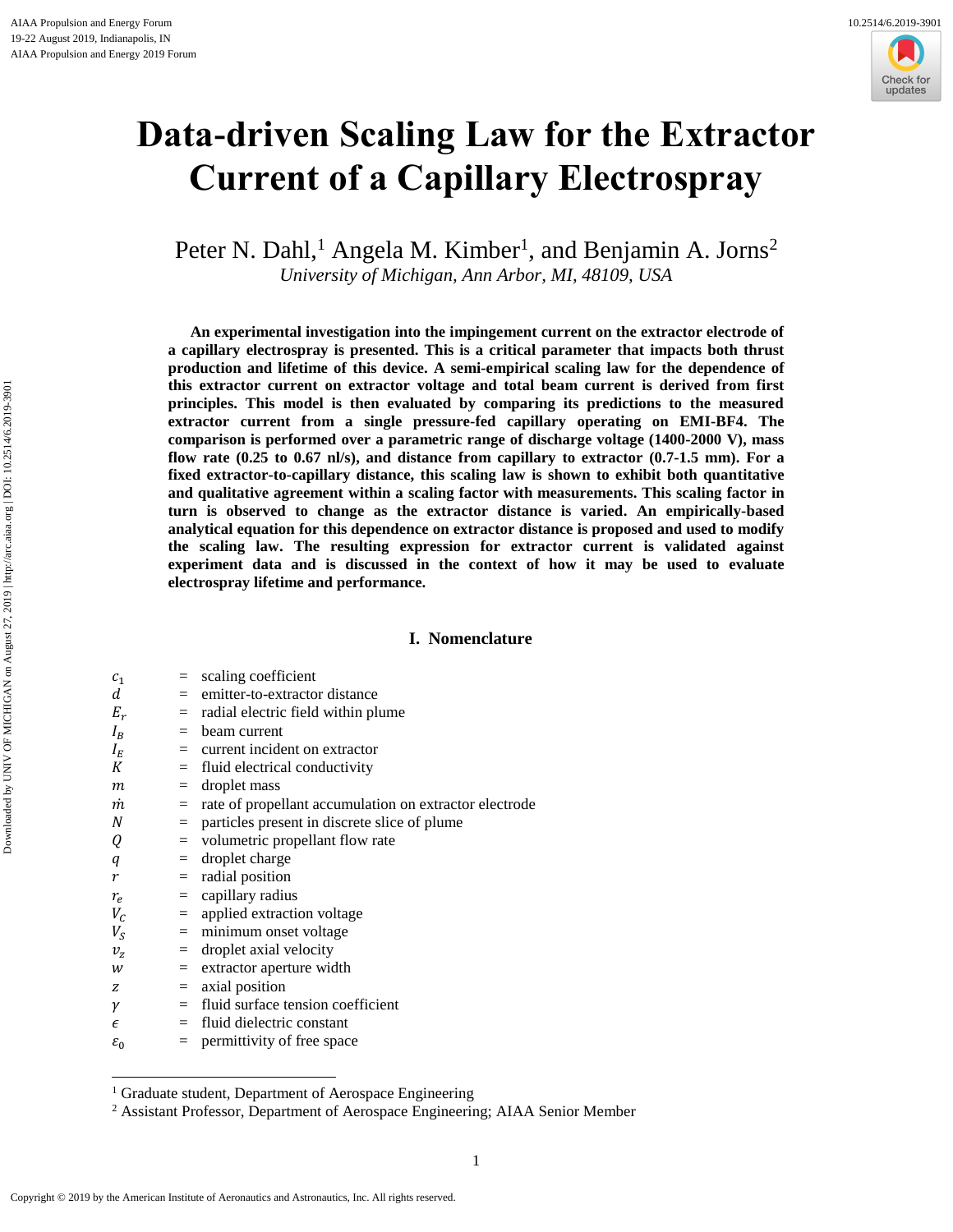| θ |  | plume divergence angle |  |
|---|--|------------------------|--|
|---|--|------------------------|--|

 $\phi$  = emitter/extractor line-of-sight angle

# **II. Introduction**

Electrospray thrusters, also called colloid thrusters, are electric propulsion (EP) devices that use an electric field to accelerate an ionic fluid and generate thrust. They are a particularly promising form of electric propulsion because of their high theoretical limits for efficiency and thrust density. Unlike most EP systems, electrospray thrusters do not require the ionization of a neutral gas before accelerating their propellant. Thrust can be generated simply by applying a sufficiently strong electric field to extract charge carriers directly from the conducting fluid propellant [1,2]. Since electrospray thrusters typically lose only 0.5% of total energy to this extraction process (as compared to 10-30% ionization losses on alternative forms of EP devices), these systems are expected to exhibit higher efficiency [3] while still maintaining comparable specific impulse to other EP concepts [4]. The major drawback of these devices is their low thrust — individual electrospray thruster emitters only produce tens to hundreds of nanonewtons [5-7]. While this thrust level is sufficient for micro-scale stationkeeping applications [8], it is too low for most maneuvering requirements in space. Indeed, electrospray thrusters can only produce comparable levels of thrust to other forms of EP if they are multiplexed — an architecture where hundreds or thousands of closely-packed emitters are arrayed and fired simultaneously.

Before these types of array architectures can be realized, there are a number of practical challenges and questions about the operation of electrospray thrusters that must be resolved [8]. One of the most critical of these is the risk posed to thruster lifetime by propellant accumulation on the downstream extractor and accelerating electrodes. This process is a well-known and dominant life-limiting factor for electrospray thrusters [9] as the propellants used typically have no measurable vapor pressure [10]. Fluid thus cannot evaporate from the electrodes once it has been deposited. If a sufficient amount of fluid accumulates on these electrodes, arcing events in the grid gaps can onset which ultimately disable the device [11]. This was believed to be a failure mode experienced by one of the electrospray thrusters on the recent Space Technology 7 (ST-7) Disturbance Reduction System that supplied precision attitude control for the LISA Pathfinder mission [12].

While it is possible to mitigate the problem of propellant accumulation with carefully-manufactured individual emitters, this solution is not practical or translatable to the arrays of potentially thousands of emitters necessary to generate higher levels of thrust. Challenges in manufacturing tolerance and alignment prohibit the necessary tailoring of individual emission sites to inhibit propellant accumulation. Instead, it has become common practice to build prototype arrays to the highest precision possible and evaluate lifetime through direct testing. This method, although unambiguous, can be both time- and cost-prohibitive. As a faster, more cost-effective alternative, numerical modeling is becoming an increasingly important tool to assess the viability of electrospray concepts [4,9,13-15]. Recent numerical efforts in particular have focused on developing engineering toolkits [16] that leverage semi-empirical, analytical scaling laws for electrospray operation. This approach has the advantage of being able to facilitate rapid statistical evaluation of electrospray configurations with known tolerances and alignment uncertainties.

While these types of simple engineering-based frameworks have already demonstrated the ability to predict key parameters such as electrospray performance, to date, they have only had a limited capability to evaluate lifetime. This stems from the fact that scaling laws are not readily available for the propellant accumulation on the downstream electrodes. In light of this limitation, the goal of this work is to develop an experimentally-validated model for a parameter that can serve an approximate proxy for this mass accumulation: the current collected by the extractor electrode. As such, this paper is organized in the following way. We first establish a scaling law from first principles for this collected current. We then describe our experimental setup and diagnostic system to generate data to both calibrate and validate this scaling law. Finally, we present the experimental results of the calibration, validate the predictions of the resulting scaling law against measurements, and discuss the limitations and implications of our results for electrospray modeling.

### **III. Model for extractor impingement**

We derive in this section from first principles an analytical expression for the current impingement on the extractor electrode for a pressure-fed capillary-based electrospray emitter. We show in Fig. 1 a canonical geometry that we reference for this derivation. In this axisymmetric configuration, an applied upstream pressure induces flow of ionic liquid through a hollow capillary emitter with radius  $r_e$ . In the absence of applied electric field, this ionic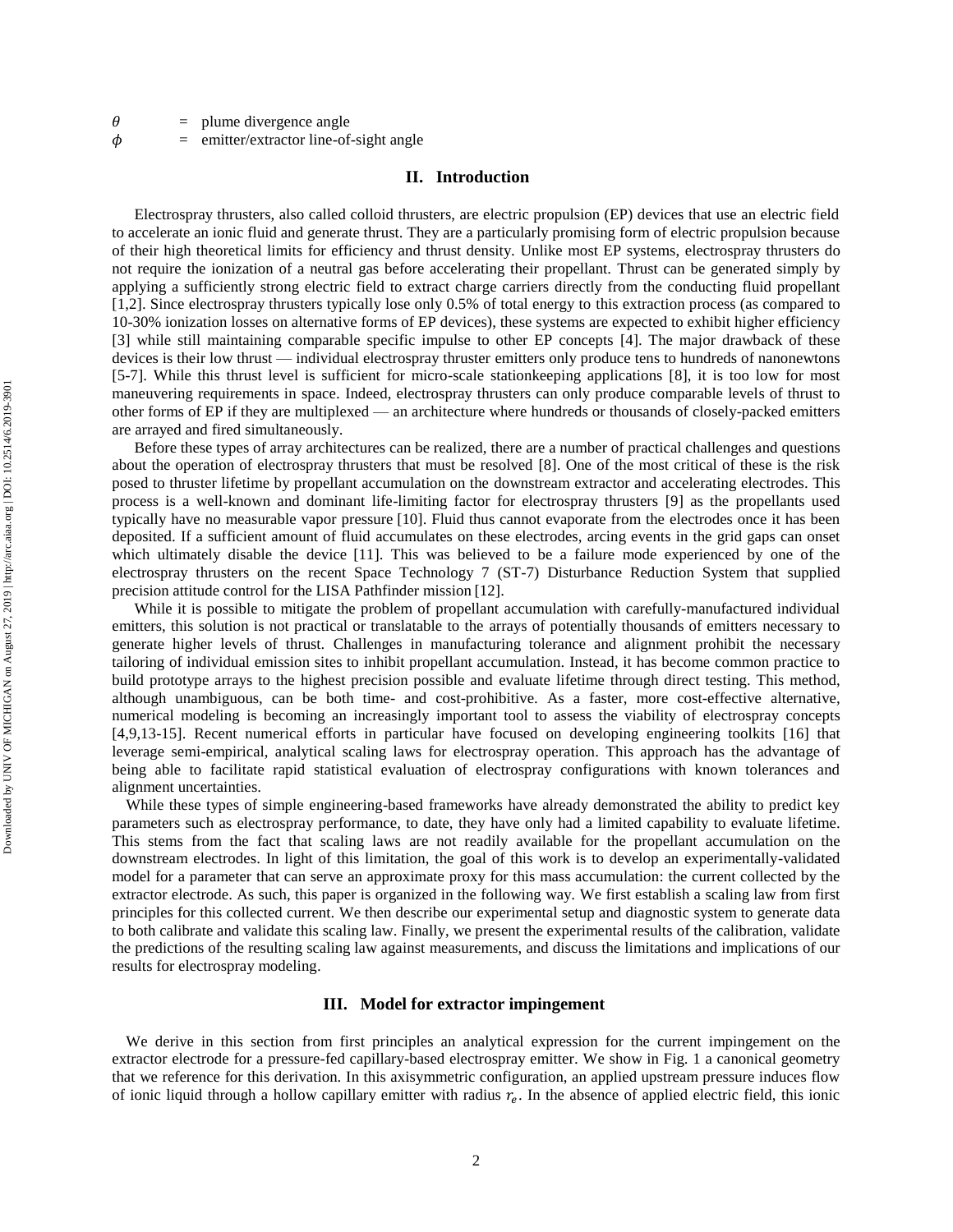liquid pools into a hemispherical meniscus at the capillary end. During operation, a strong potential,  $V_c$ , applied between a concentrically aligned downstream extractor electrode at a distance *d* and the conducting ionic fluid deforms the meniscus into a Taylor cone shape. From the micrometer tip of this Taylor cone, droplets — and in some cases, ions — can be extracted by the applied field [2].



Figure 1: Emitter geometry showing emitter inner diameter  $2r_e$ , extractor gap  $d$ , applied voltage  $V_c$ , **extractor diameter, and solid angle subtended by the extractor aperture. As divergence angle**  $\theta$  **exceeds the line-of-sight angle to the extractor aperture, propellant impinges on the grid.**

The emitted spray from capillary electrosprays can occur in several modes depending on the applied potential and fluid flow rate [11]. Cone-jet mode is characterized by a single Taylor cone with a continuous jet originating from its tip; this jet then breaks up into charged droplets farther downstream, yielding a plume of propellant. Other emission modes may include dripping, multi-jet emission mode [11], and pure ionic emission [14]. For the test article configuration we examine in this study, where there is a high flow of propellant, the spray operates primarily in the single cone-jet mode with droplet emission. We therefore confine our discussion to this class of plume.

As is shown qualitatively in Fig. 1, the emitted droplet stream from the capillary spreads as the propellant is drawn toward the extractor. If this spread is larger than the width of the extractor orifice, a fraction of the beam will impact the electrode. This in turn gives rise to mass accumulation,  $\dot{m}$ , on this surface that can lead to failure modes for these devices. While it is difficult to determine the magnitude of mass accumulation rate in situ, we can relate it approximately to the more easily measured current,  $I<sub>E</sub>$ , that is collected by this electrode with the relation  $\dot{m} \approx$  $(m/q) I<sub>F</sub>$ , where *q* and *m* denote the droplet charge and mass respectively. This scaling relationship is contingent on the assumption that the beam generated by the electrospray is mono-dispersive with a fixed mass-to-charge ratio. While in reality this scaling is not exact as the actual electrospray beam is probably poly-dispersive, this relationship shows that the collected extractor current is a qualitatively valid proxy for the actual mass deposition.

With this in mind, we can derive from first principles an approximation for this beam current if we make the following simplifying approximations:

- The total current generated by the electrospray,  $I_B$ , expands into a cone of constant solid angle characterized by divergence angle,  $\theta$ , (Fig. 1)
- The current density along the surface of the expanding cone at a fixed radial distance from the tip is normal to the cone surface and constant.

Subject to these assumptions, we can find an expression for the ratio of the current collected on the extractor to the total beam current as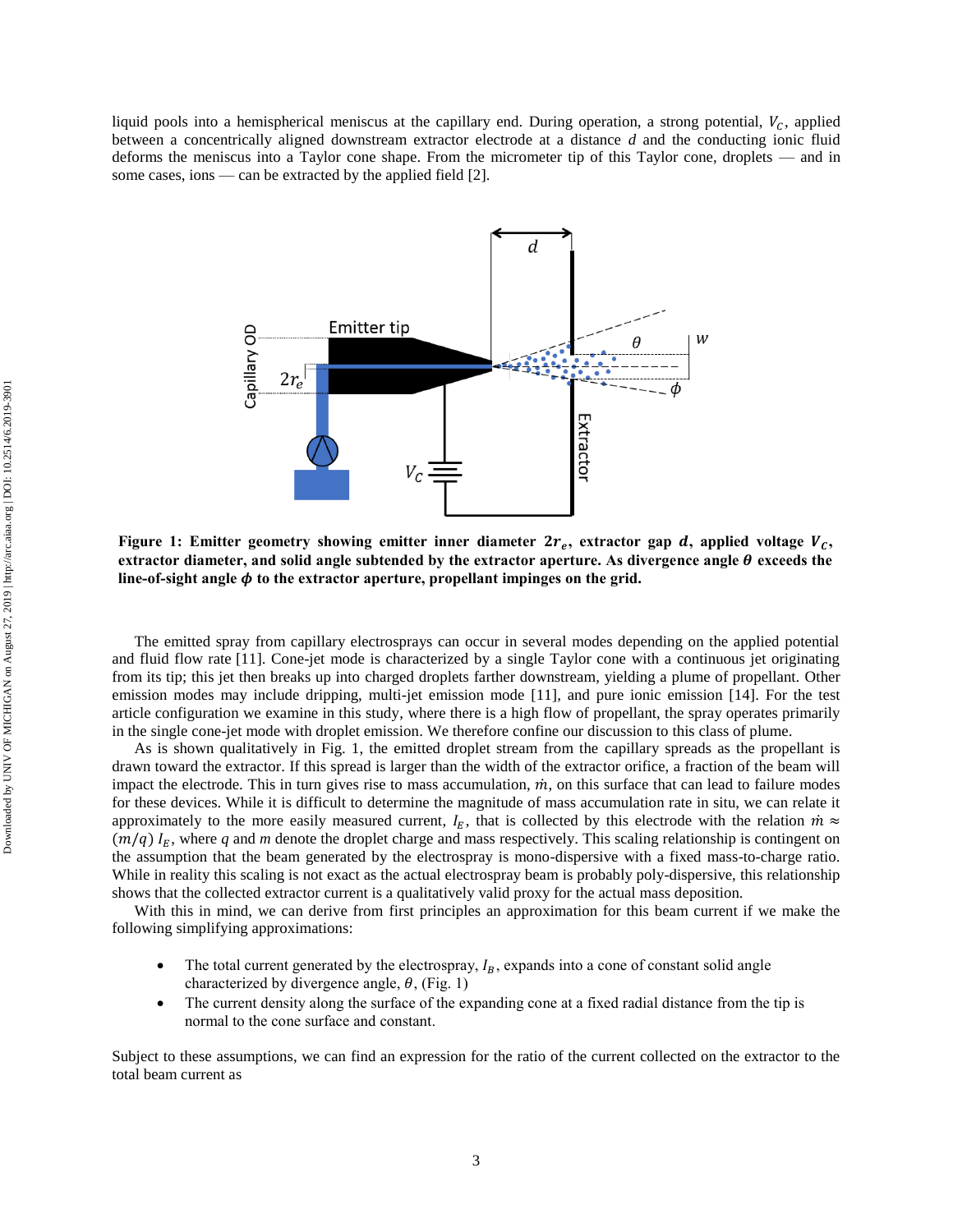$$
\frac{I_E}{I_B} = \frac{\cos\phi - \cos\theta}{1 - \cos\theta},\tag{1}
$$

where we have defined the angle subtended by the exit extractor as  $\tan \phi = \frac{w}{\partial x}$  $\frac{w}{2d}$ . Here *w* denotes the diameter of the extractor aperture. Physically, this relationship shows that if the characteristic divergence of the plume is smaller than the angle subtended by the extractor hole  $(\theta < \phi)$ , there will be no extractor impingement  $(I_F/I_B \rightarrow$ 0). Conversely, as the divergence angle increases, an increasingly larger fraction of the emitted current from the tip will be intercepted on the grid.

While Eq. (1) expresses the extractor current as a function of the extractor geometry, in order to arrive at a closed form solution, it is necessary to find a result for the divergence angle,  $\theta$ , that depends on the operating conditions of the emitter. To this end, we consider here the simplified expression for extractor divergence proposed by Lozano [14]. In this formulation, the dominant mechanism governing the beam divergence is assumed to be the radial electric field that results from space charge effects between the droplets in the beam [13,14]. For a monodispersive droplet beam (as is consistent with our assumptions outlined above), this space charge effect yields the result

$$
\theta \approx \tan^{-1} \left( \frac{9}{2} \left( \frac{I_B}{2\pi \varepsilon_0} \sqrt{\frac{m}{2q}} V_C^{-\frac{3}{2}} \right)^{\frac{1}{2}} \right),\tag{2}
$$

where  $\varepsilon_0$  is the permittivity of free space. This expression depends on measurable parameters — beam current and extractor voltage — as well as the less easily-defined charge to mass ratio. We can eliminate this latter value if we again assume (as is consistent with our above approximations) that the beam is mono-dispersive. This allows us to write  $m/q \propto Q/I_B$ , where Q denotes the flow rate. Finally, we can leverage the empirical result from de la Mora [17] who showed that for typical pressure-fed capillary systems operating in droplet mode, the beam current can be related to the flow rate via

$$
I_B = f(\epsilon) \sqrt{\frac{\gamma Q K}{\epsilon}},
$$
\n(3)

where  $\epsilon$  and K are the dielectric constant and the electrical conductivity of the liquid,  $\gamma$  is the coefficient of surface tension, and  $f(\epsilon)$  is an empirical function. Armed with Eq. (3) and the assumption that the flow is mono-dispersive, we thus find the simplified result

$$
\theta \approx \tan^{-1} \left( \left( R_0(P) \frac{I_B}{V_C} \right)^{\frac{3}{4}} \right), \tag{4}
$$

where we have condensed all the constants and the dependence on the properties of the propellant (e.g.,  $\epsilon$ , K, etc.) into a characteristic resistance

$$
R_0(P) \approx \left(\frac{9}{2}\right)^{4/3} \left(\frac{1}{2\sqrt{2}\pi\varepsilon_0 f(\epsilon)}\sqrt{\frac{\epsilon}{\gamma K}}\right)^{2/3} \tag{5}
$$

that has units of Ohms. Physically, we see from Eq. (4) the intuitive dependence of the divergence on operating conditions. As the beam current increases, there are more charge carriers, which results in a larger space charge field forcing the beam to diverge. Similarly, as the extractor voltage increases, the force in the axial direction is larger, collimating the beam.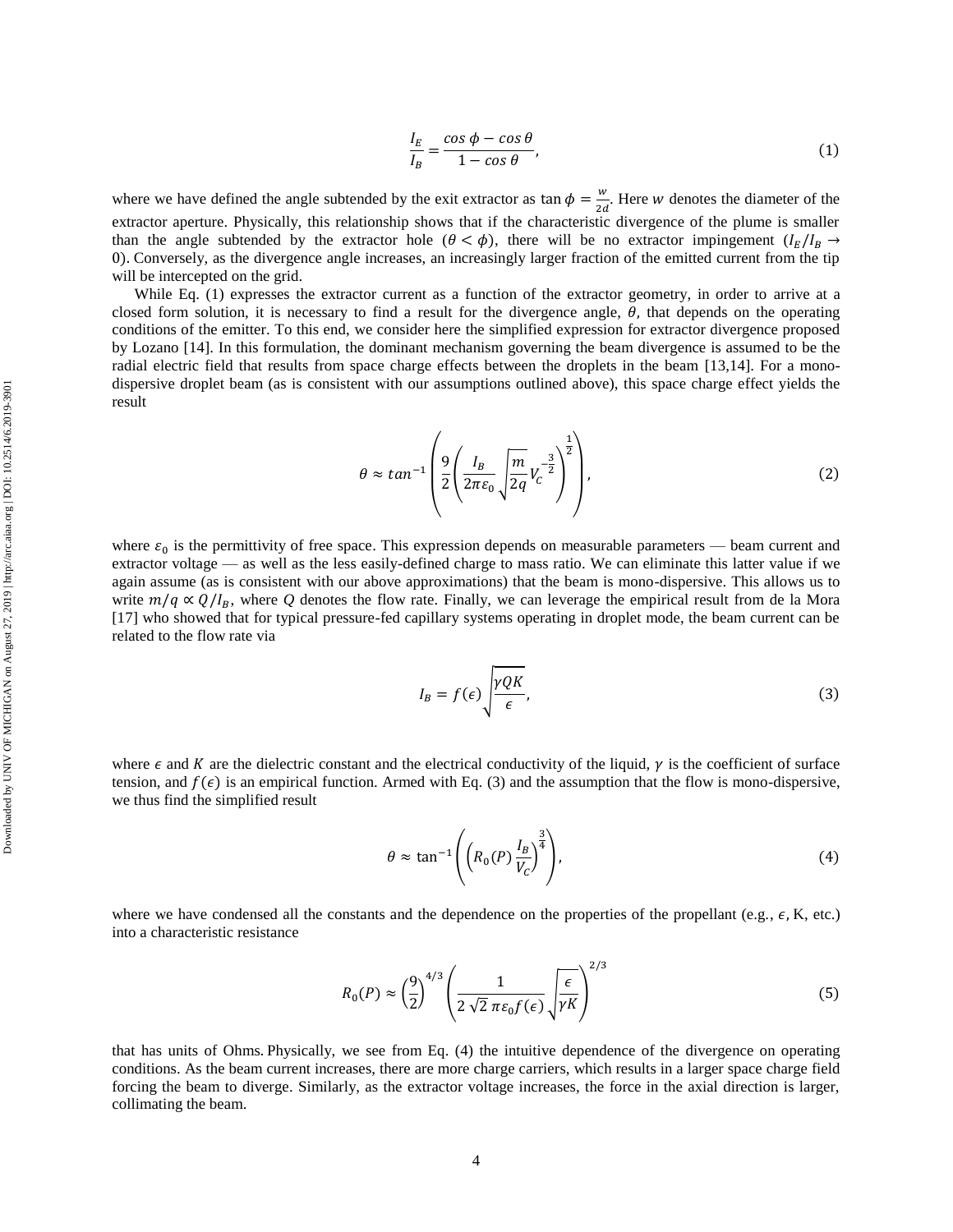Although the simplified form of Eq. (4) for divergence angle is compact and self-consistent, its derivation neglects a number of key features which may also have a weak influence on divergence. The most notable example is the tip-to-extractor distance,  $d$ . Physically, we may expect there to be some dependence on this spacing due to its influence on the axial electric field experienced by the droplets between emitter and extractor. It does not appear in Eq. (4), however, because the derivation of this result assumes that there is negligible electric field downstream of the Taylor cone tip. In an effort to account for the possibility of this parameter influencing the divergence angle, we adopt the approach of folding this dependence into a leading coefficient  $c_1(d)$  with an explicit but unknown dependence on extractor distance:

$$
\theta \approx \tan^{-1} \left( c_1(d) \left( R_0(P) \frac{I_B}{V_C} \right)^{\frac{3}{4}} \right). \tag{6}
$$

By combining this result with Eq. (1), we thus have an analytical expression for the estimated extractor current with only one free parameter. The goal in the next section is to generate an experimental database for an actual capillary emitter to evaluate this expression and calibrate its fit coefficient  $c_1$ .



**IV. Experimental Setup**

**Figure 2: Electrospray Thruster Array Chamber (left) and the pressure fed capillary and extractor experimental setup (right).**



**Figure 3: Schematic of experimental setup indicating power supplies, flow system, and diagnostics.**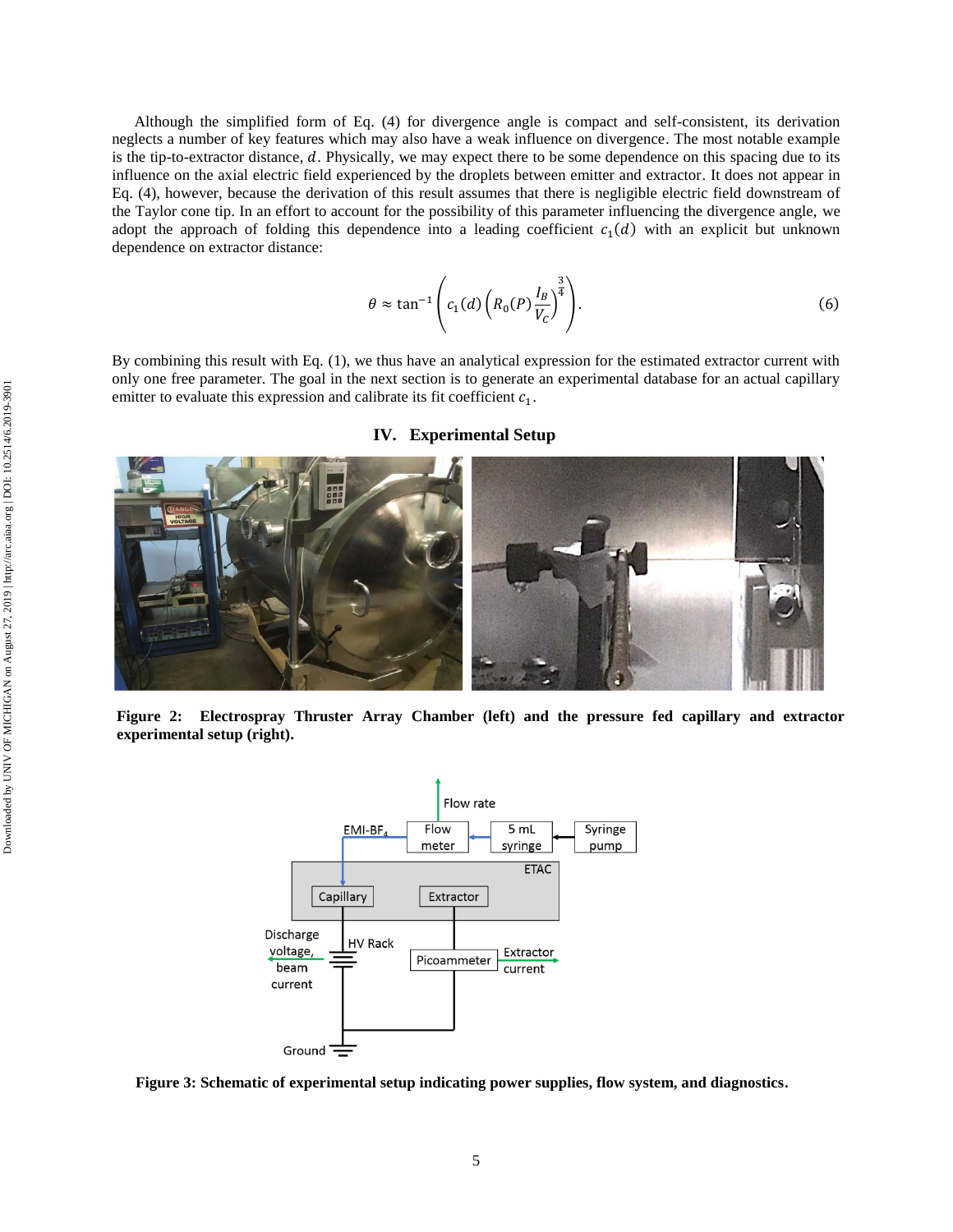We conducted experiments to generate the required datasets for model calibration at the University of Michigan's Plasmadynamics and Electric Propulsion Laboratory (PEPL). Fig. 2 shows an external view of the Electrospray Thruster Array Chamber (ETAC), a 1-meter-diameter by 1.2-meter-long long steel test chamber, and a close-up view of the experimental setup consisting of a single-emitter pressure-fed capillary. The electrospray device consisted of a fused-silica emitter tip which tapered to a tip diameter of  $8 \mu m$  and a translating aluminum extractor plate with a 2 mm-diameter hole. This latter electrode was aligned to be concentric with the capillary tube and was mounted on a micro translation stage capable of varying distance from the capillary between 0.7 mm and 1.5 mm. 1-ethyl-3-methylimidazolium tetrafluoroborate (EMI-BF4) was used as propellant and was delivered to the emitter by a flow system consisting of a mechanical syringe pump, a 5 mL syringe, and lengths of PEEK tubing with inner diameters of 0.15 mm and 0.25 mm. Current emission from the liquid meniscus that formed at the end of the capillary was induced by applying an electrical potential between the extractor plate and the ionic liquid. The electrical connection to the propellant was made via an electrode placed immediately upstream of the capillary and in series with the PEEK tubing. Throughout the experimental campaign, the chamber was held at  $10^{-4}$  Torr vacuum by a turbomolecular pump. During testing, the flow rate, voltage from extractor to capillary, and distance were varied as we measured both

the total current and the current collected on the extractor. Figure 3 shows a schematic for the diagnostics, telemetry, and control systems. The extraction voltage was supplied by an UltraVolt "HV Rack" high-voltage power supply, which also measured beam current  $I_B$  via an internal, calibrated current sensor. The propellant flow rate was determined via an ECO-Nano-1X CorSolutions flow meter calibrated for EMI-BF4. Current incident on the extractor plate was measured by a Keithley 6485 pico-ammeter.

## **V. Results**

In order to evaluate the model proposed in Section III, we measured the extractor current and beam current over a wide range of operating conditions (Table 1). With the values from this parametric investigation, we then were able to use the formulations from Eqs. (1) and (6) to calculate the calibration coefficient,  $c_1(d)$ . The resulting dependence is shown in Fig. 4, where we have distinguished the datasets based on flow rate. Here we have used typical values for EMI-BF4 extracted from the online resource, the Electrospray Propulsion Engineering Toolkit [19] (Table 2) to estimate a

**Table 1: Investigated range of input conditions for the electrospray emitter.** 

| Quantity | Minimum     | Maximum          | <b>Step</b>      |
|----------|-------------|------------------|------------------|
| $V_C$    | 1400 V      | 2000 V           | 25V              |
| d.       | $0.7$ mm    | $1.4 \text{ mm}$ | $0.1 \text{ mm}$ |
| 0        | $0.25$ nL/s | $0.67$ nL/s      | Variable         |

propellant characteristic resistance of R<sub>0</sub> =47.7 kΩ (for simplicity, we have assumed the empirical coefficient f( $\epsilon$ ) = 1). We also note that we only report values where we could achieve a stable spray and measure extractor currents in excess of 5 nA. This was the minimum threshold that we could resolve above the noise of our diagnostic. While there were conditions where the extractor current was in this noise floor, it is assumed that in these cases the divergence angle was close to or narrower than the angle subtended by the extractor — leading to a low intercepted current. We similarly note that there are fewer data points for the higher flow cases with a shorter range of extractor voltage. This is because the range of stable operation was curtailed at these higher flows.

There are two notable features from the results shown in Fig. 4. The first is that there is an evident inverse

**Table 2: EMI-BF4 properties for evaluating R<sup>0</sup> at a temperature of 298 K.**

| Quantity | Value             |
|----------|-------------------|
|          | $1.390$ S/m       |
|          | $0.050$ N/m       |
| F        | 12.9 $\epsilon_0$ |

relationship between the calibration coefficient and extractor distance. This suggests that we were correct in Sec. III in hypothesizing that the geometry should also have a role in driving the beam divergence. Indeed, in the context of Eq. (6), we see the divergence angle decreases as the extractor distance is widened. This, physically, is intuitive as increasing distance gives rise to more collimated electric field between the emitter and extractor, thus in principle producing a more collimated beam. The second feature that we note is that although multiple conditions were experimentally characterized, there appears to be a well-defined trend in the data one that may potentially be fit by an empirical function.

For the purpose of making the analytical model we proposed in Sec. III predictive, we consider two candidate functions to fit this data. These expressions and their best-fit coefficients (determined from a sum of residuals analysis) are shown in Table 3 and plotted against the data in Fig. 4. The first function we consider is linear, as this is one of the simplest analytical forms that qualitatively matches the data. The second function we consider is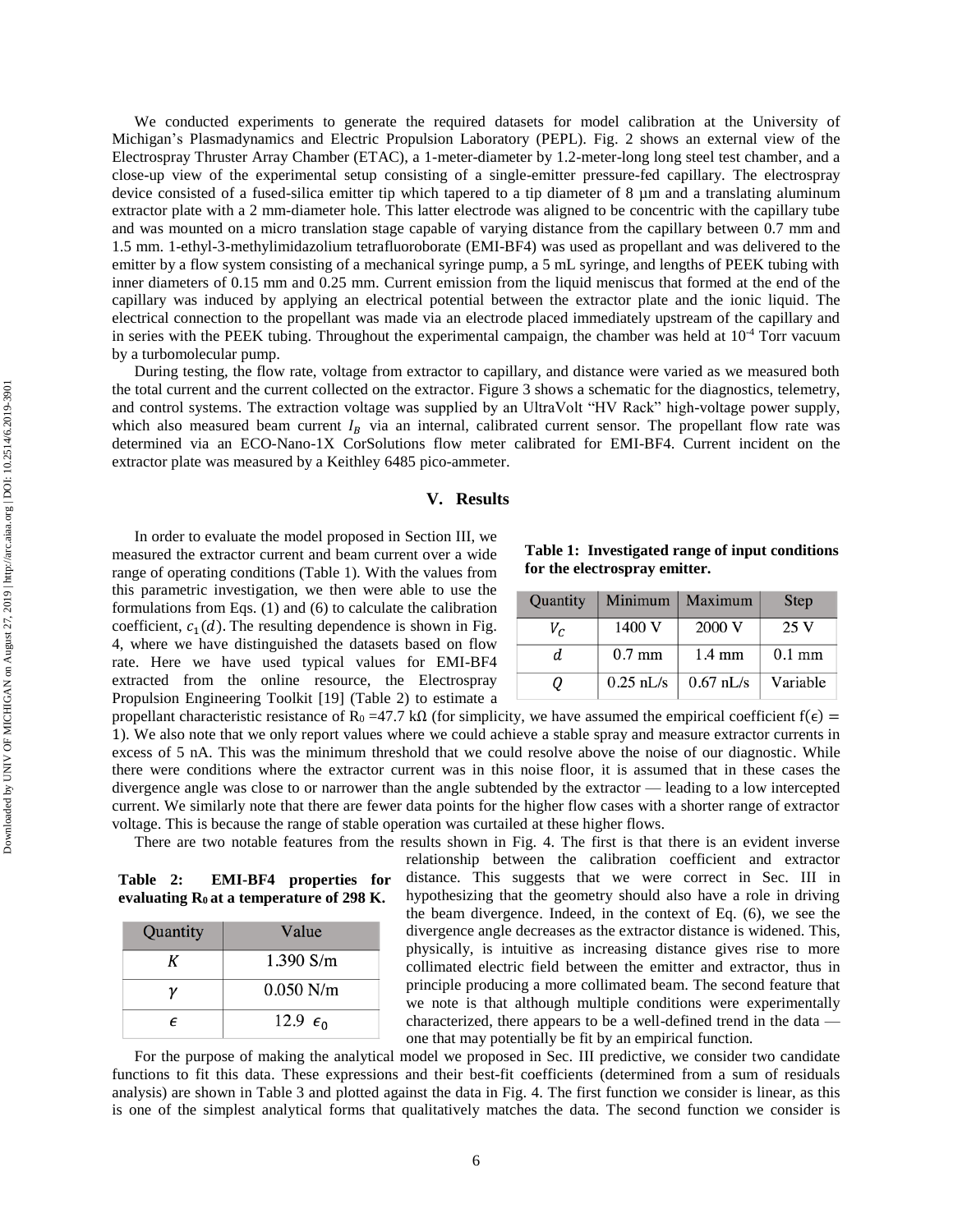informed by physical intuition: namely, we choose a form that scales in the same way as the other dependencies in Eq.  $(6)$  — that is, to the 3/4 power. Comparing these functions to the data in Fig. 4, we see that they exhibit both qualitative and quantitative agreement with the data over the parameter space of investigated conditions.

We in turn can evaluate the ability of these functional forms to allow the combination of Eqs. (1) and (6) to predict the extractor current. To this end, we show in Fig. 5 response plots for the measured ratio of extractor current

**Table 1: Proposed functional forms for c1(d) with best fit coefficients.**

| <b>Function</b> |                       |                      |
|-----------------|-----------------------|----------------------|
| $a * d + b$     | $-5.0 \times 10^{-4}$ | $1.0 \times 10^{-3}$ |
| $(a/d)^{3/4}$   | $4.2 \times 10^{-5}$  |                      |

to beam current compared to the predicted value that we determined from the formulations in Sec. III and the two empirical functions shown in Table 3. For reference, a perfect model in these response plots would yield all data points falling on the shown dotted line (i.e., with a 1-to-1 correspondence). As can be seen from these figures, the empirical functions combined with the model from Sec. III yield predictions that approximately follow the ideal response. While they both exhibit deviations at low ratios including negative currents (an artifact discussed

in the following section), they show improved predictive capability as the fraction of extractor current increases. We similarly see that the second empirical function, with the inverse dependence on the extractor distance, yields the qualitatively greater agreement with the measured data.



**Figure 4: Calibration coefficient from Eq. 5 inferred from experimental data for three different flow rates. Extractor voltage and beam current varied from 1450 V to 2000 V and 700 nA to 2300 nA for the 0.25 nl/s case; 1450 V to 1910 V and 816 nA to 2660 nA for the 0.5 nl/s case; and 1500 V to 1850 V and 710 to 1120 nA for the 0.67 nl/s case. Two empirical fit functions from Table 3 are also shown.**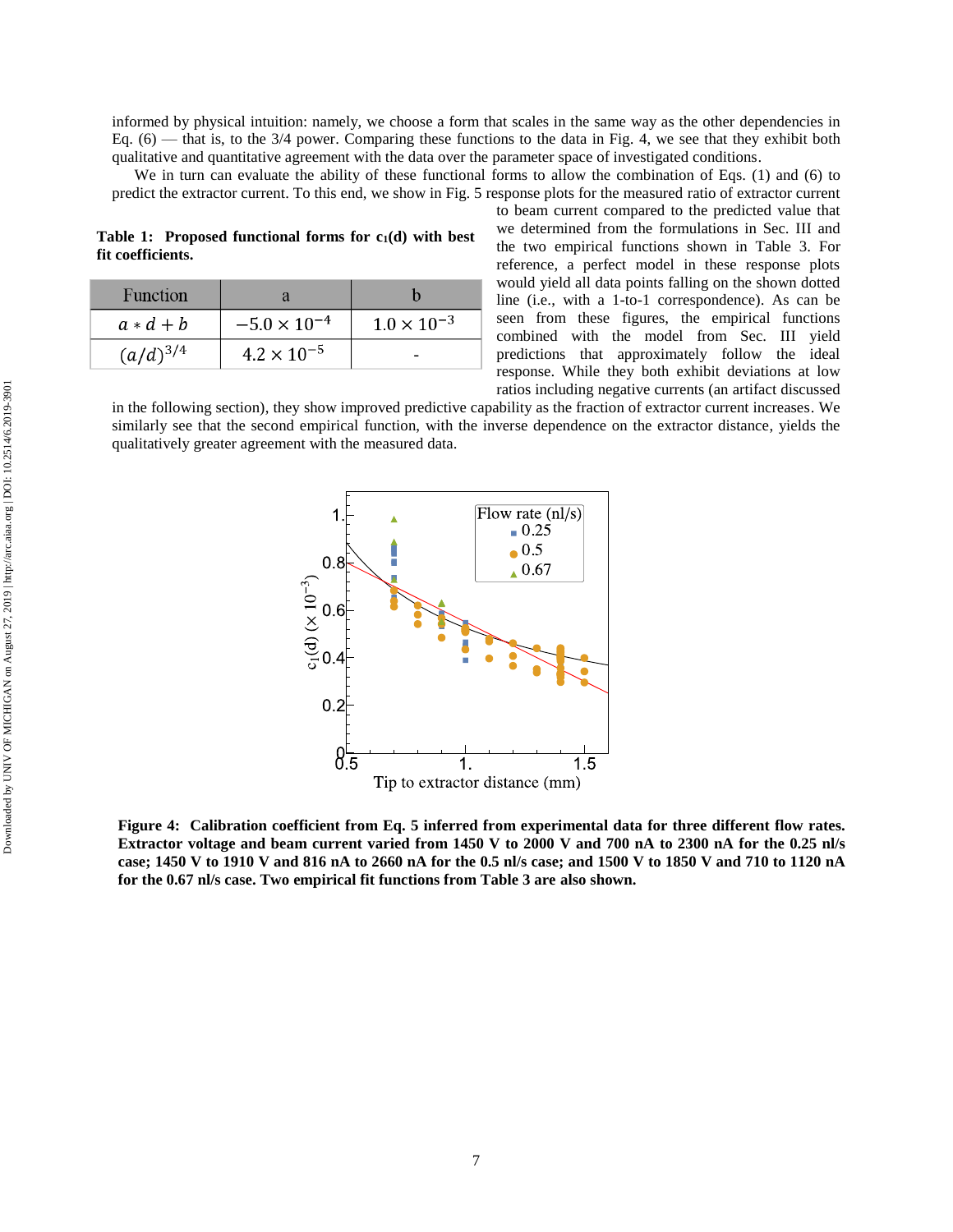

**Figure 5: Response curves for the scaling law for extractor current using the linear fit for the calibration coefficient (left) and the inverse power law (right) from Table 3.** 

### **VI. Discussion**

We have shown in the above investigation that it is possible to develop a simple analytical scaling law for the intercepted extractor current based on a combination of first principles and empirical calibration. As mentioned briefly in the previous section, however, there are caveats to the predictive capabilities of these models. Most notably, we find that there are overall higher deviations between observations and predictions at low extractor-tobeam current ratios (Fig. 5). This result may in part be explained by violations of the key assumptions underlying the derivation outlined in Sec. III. At low current ratios, only the very edges of the beam intercept the extractor. As has been shown by Chiu et al., however, it is in this very region that the assumptions of mono-dispersivity are violated: ions selectively appear in the wings of the plume [20]. Thus, it is not unexpected that the scaling laws fail when only this edge region of the plume intercepts the extractor. With that said, while improved agreement may ultimately be found at these marginal cases by introducing additional terms in the to allow for poly-dispersivity, we note that our result still has utility for evaluating current collection (and, therefore, mass accumulation) in the more egregious, high-risk cases (i.e. higher collected current).

As an additional consideration, we recognize that the results presented in the previous section are not comprehensive. The study was performed for one propellant with one capillary geometry and a fixed extractor diameter. While there are predictions for the effects of propellant properties (as encapsulated in the effective resistance  $R_0(P)$  we introduced in Eq. (6)) and extractor width (through the angle  $\phi$ ), it remains to be seen if these predictions are valid. Moreover, physically, we may anticipate that the radius of the capillary (and, consequently, the Taylor cone) will also affect divergence, though this does not appear explicitly in our derivation in Sec. III. The role of these parameters could be addressed with an expanded study over multiple geometries and propellant types.

Despite these acknowledged limitations, the results we have presented in the previous section can yield meaningful physical insight. In particular, if we insert the inverse empirical law for the calibration we identified in Table 3 into Eq. (6) for divergence angle, we find the simplified expression:

$$
\theta \approx \tan^{-1} \left( \left( R_0(P) \left( \frac{l_0}{d} \right) \frac{l_B}{V_C} \right)^{\frac{3}{4}} \right), \tag{7}
$$

where have an introduced a characteristic length,  $l_0 \sim a \sim 42$  nm (Table 3). Returning to the interpretation of Lozano [14], the beam divergence is assumed to be driven by the space charge effect in the beam forcing outward radial expansion. The actual angle results from the balance between this space charge field and acceleration by the applied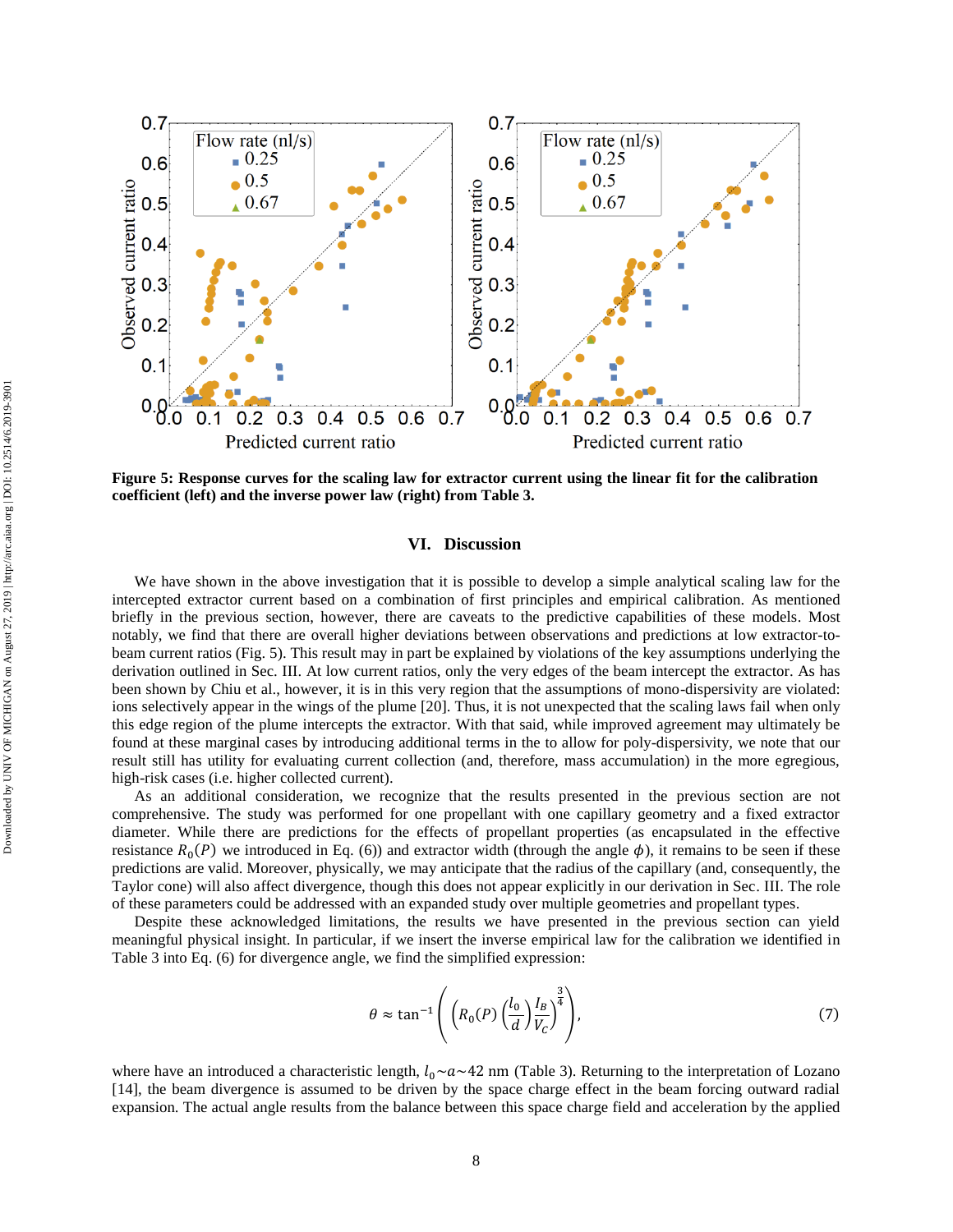extractor potential accelerating particles downstream. The previous model [14] assumed that the acceleration occurred entirely in the vicinity of the cone tip, thereby eliminating any dependence of the applied field on extractor gap. Our result re-introduces this dependency, suggesting the axial electric field downstream of the emission site may be finite, an effect that will facilitate the curving of ion trajectories toward the central axis of emission. Practically, this result suggests that moving extractors farther downstream (provided the potential remains sufficiently strong to induce cone emission) will reduce the divergence angle.

As a final comment, we note that the above work has direct implications for the larger goal of identifying simplified scaling laws that can facilitate rapid assessment of critical operational properties such as electrospray life. Indeed, much as there exist scaling laws for current and thrust of these devices, we now have provided a new, empirically-validated expression for intercepted beam current and divergence. As we discussed in Sec. III, provided the beam is approximately mono-dispersive, these expressions can be leveraged to estimate mass accumulation on the extractor (and, therefore, predict failure events). Building on this capability, we also note that although we have confined our analysis to a consideration of the "best-fit" calibrated coefficient, there is an evident spread in the data (as can be seen from Fig. 4). This implies uncertainty in the coefficients for our empirical model. Rigorously, this uncertainty can be incorporated into the scaling law and used to generate assessments of confidence in the predictions for the extractor current collection. This type of uncertainty quantification is the focus of our ongoing efforts to develop robust numerical tools that predict with confidence intervals the lifetime of these systems. Future efforts will focus on incorporating these types of scaling laws with uncertainty into the numerical framework of the ESPET code [16].

# **VII. Conclusion**

In this paper, we have discussed a major life-limiting mechanism for electrospray devices — the impingement of propellant on the downstream extractor electrode — and identified the propellant plume divergence angle as a key factor by which it is shaped. We have argued that, subject to the assumption of a mono-dispersive beam, the extractor current can be used a proxy for this mass accumulation. We in turn have proposed an analytical model based on first principles for this intercepted current under the assumption that the beam expansion is driven by space-charge effects. We similarly have accounted for intuitive but unknown dependence of this divergence on geometry by introducing a calibration coefficient. By employing a parametric experimental investigation, we were able to determine a functional form for this calibration coefficient as it depends on the tip-to-extractor distance. When we combined this expression with our first-principles scaling law for current impingement, we were able to generate model predictions qualitatively and quantitatively consistent with the measured intercepted current on the extractor. These results lend themselves to the physical interpretation that as the distance from tip to extractor is expanded, the applied electric field between the two becomes more longitudinal, facilitating a greater collimation of the beam. Although the scope of this investigation is confined to one type of emitter and propellant, this result does provide scaling parameters that can be verified against other experimental configurations. Similarly, in the larger context of generating simple yet robust scaling laws for electrospray emitter operation, our finding represents a critical step in developing numerical tools to evaluate one of the most dominant life-limiting mechanisms of these devices: mass accumulation on the downstream electrode.

#### **Acknowledgments**

The authors are grateful for the helpful discussions from Prof. Alex Gorodetsky, Dr. Rainer Dressler, Mr. Benjamin St. Peter, and Dr. John Yim. The authors also would like to acknowledge the assistance of Mr. Eric Viges in operating and maintaining the experimental facility. This work was supported by an Early Stage Innovations grant from NASA's Space Technology Research Grants Program.